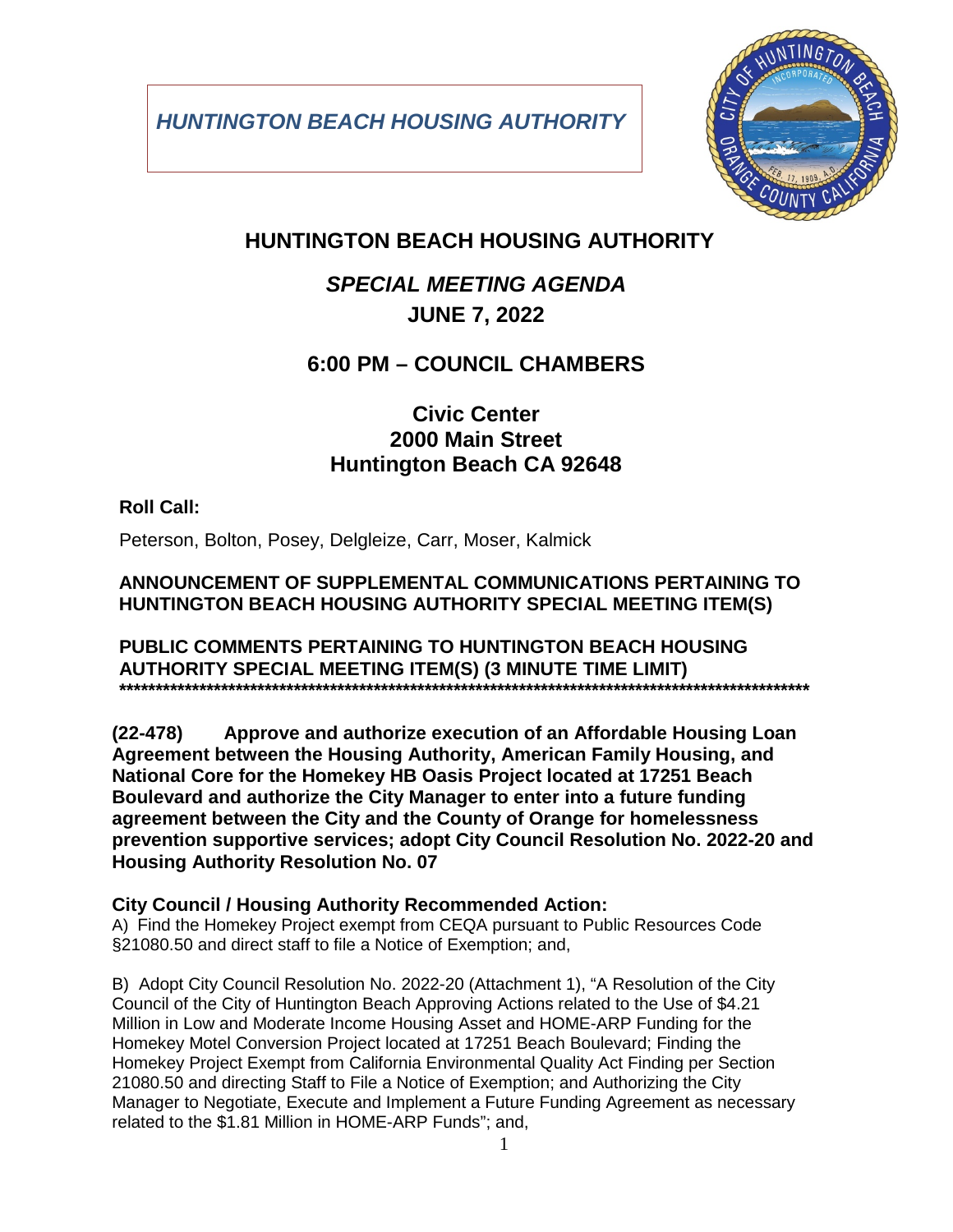C) Adopt Authority Resolution No. 7 (Attachment 3), "A Resolution of the Huntington Beach Housing Authority Approving an Affordable Housing Agreement with American Family Housing and National Community Renaissance of California for \$2.4 Million of Low and Moderate Income Housing Asset Funds for the Homekey Motel Conversion Project located at 17251 Beach Boulevard and Authorizing the Executive Director to take Necessary Actions to Execute and Implement the Agreement"; and,

D) Appropriate \$2.4 million in the Low and Moderate Income Housing Fund (Fund 352) for the Homekey Conversion Project and appropriate \$1.81 million in HOME-ARP Funds to go toward the fifth year supportive services costs as needed.

Authorize and direct the Executive Director to execute an Exclusive  $(22 - 481)$ Negotiating Agreement with Jamboree Housing Corporation to establish an exclusive negotiating period to determine the feasibility of Developer's acquisition of 17642 Beach Boulevard for a mixed-use project consisting of a homeless shelter, affordable housing and various ancillary uses

#### **Housing Authority Recommended Action:**

Authorize and direct the Executive Director to execute the Agreement with the Developer, in a form approved by the Authority Counsel.

This meeting will be held jointly with the City Council/Public Financing Authority **Regular Meeting.**